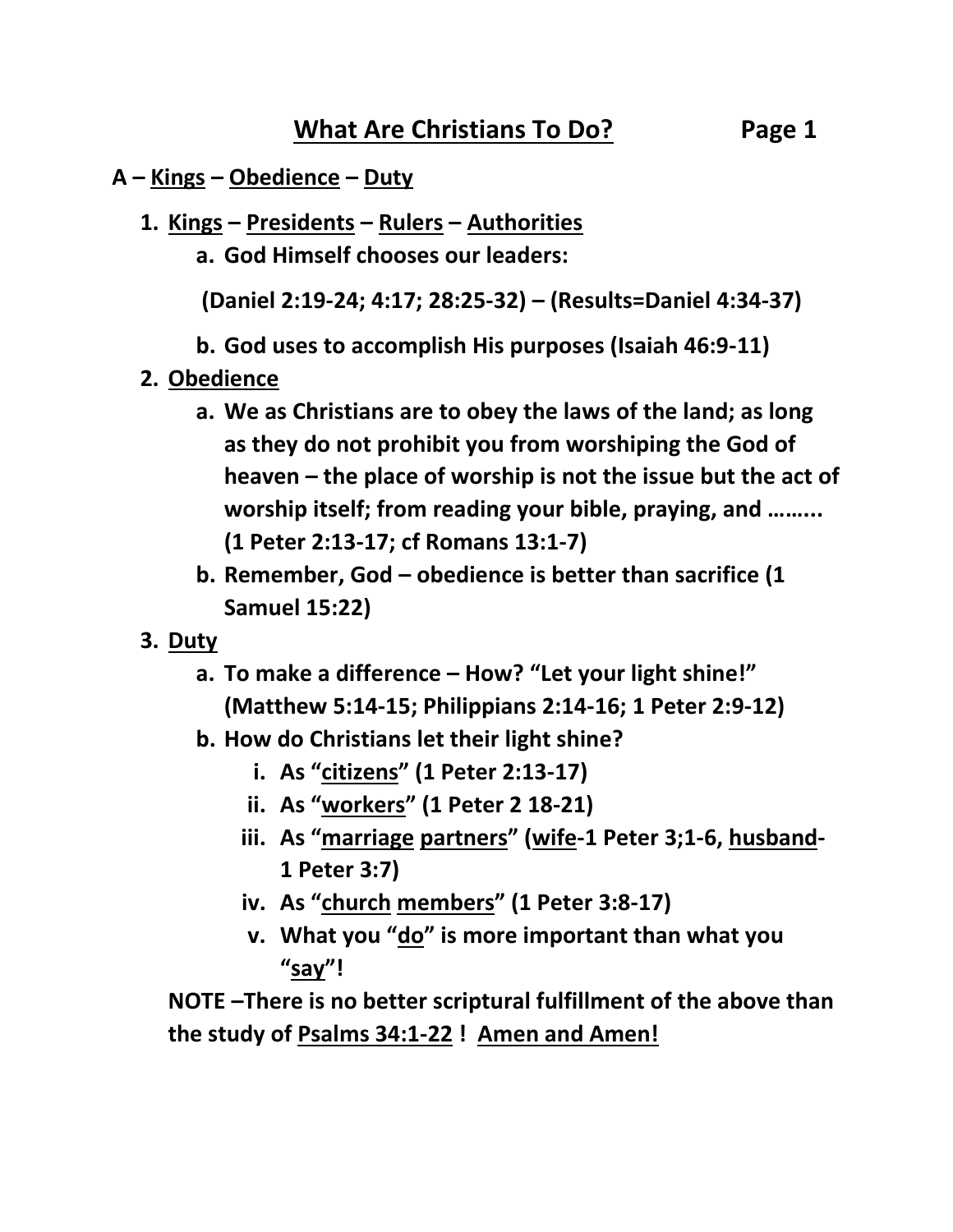# **Parable of the Talents and Rewards (Matthew 25:14-30)**

- **1. (v14) The man traveling is the "Lord Jesus Christ"**
- **2. The far country is "heaven" (Jesus Christ ascended into heaven after His resurrection.)**
- **3. The servants represent; in the first instance, the twelve disciples to whom Jesus addressed the parable, and then in a broader sense all born again believers.**
- **4. The talents represent the spiritual gifts given to each of us.**

**(v15) The amount or number of talents (gifts) depended on each servant's abilities.**

**(vs. 16,17, & 18) Describes what each servant did with his talent (gift), and indicates the faithful use the Lord's people should make of spiritual gifts and opportunities for service.**

**(v 19) The long awaited return of the Lord and Savior Jesus Christ. His return is very near indeed – imminent. All (believers & unbelievers) will give an account for service.**

- **1. (vs. 20-29) Judgment for service – give an account.**
	- **a. Believers – the judgment seat of Christ.**
	- **b. The unbelievers – The Great White Throne Judgment.**
- **2. The faithful servant will receive his rewards, be commended by his Lord, and enter into the joy of the Lord.**
- **3. The unfaithful servant will lose his rewards, be scorned by his Lord, and his joy will be non-existent.**

**(v30) Many theologians say the unprofitable servant (in v30) and the wicked and slothful servant (in v26) represent a person that has never been born again.**

**NOTE: There were many unbelievers in Jesus' day that served in the name of God, Jesus, religion, and Christianity, that were never saved, born again:**

- **1. The religious crowd (Matthew 7:21-23) Scribes –Pharisees.**
- **2. Judas Iscariot 9A disciple – Luke 6:13; John 6:71; 13:10-11,18)**
- **3. Church members (1 John 2:19: Hymenaeus, Phyletus)**